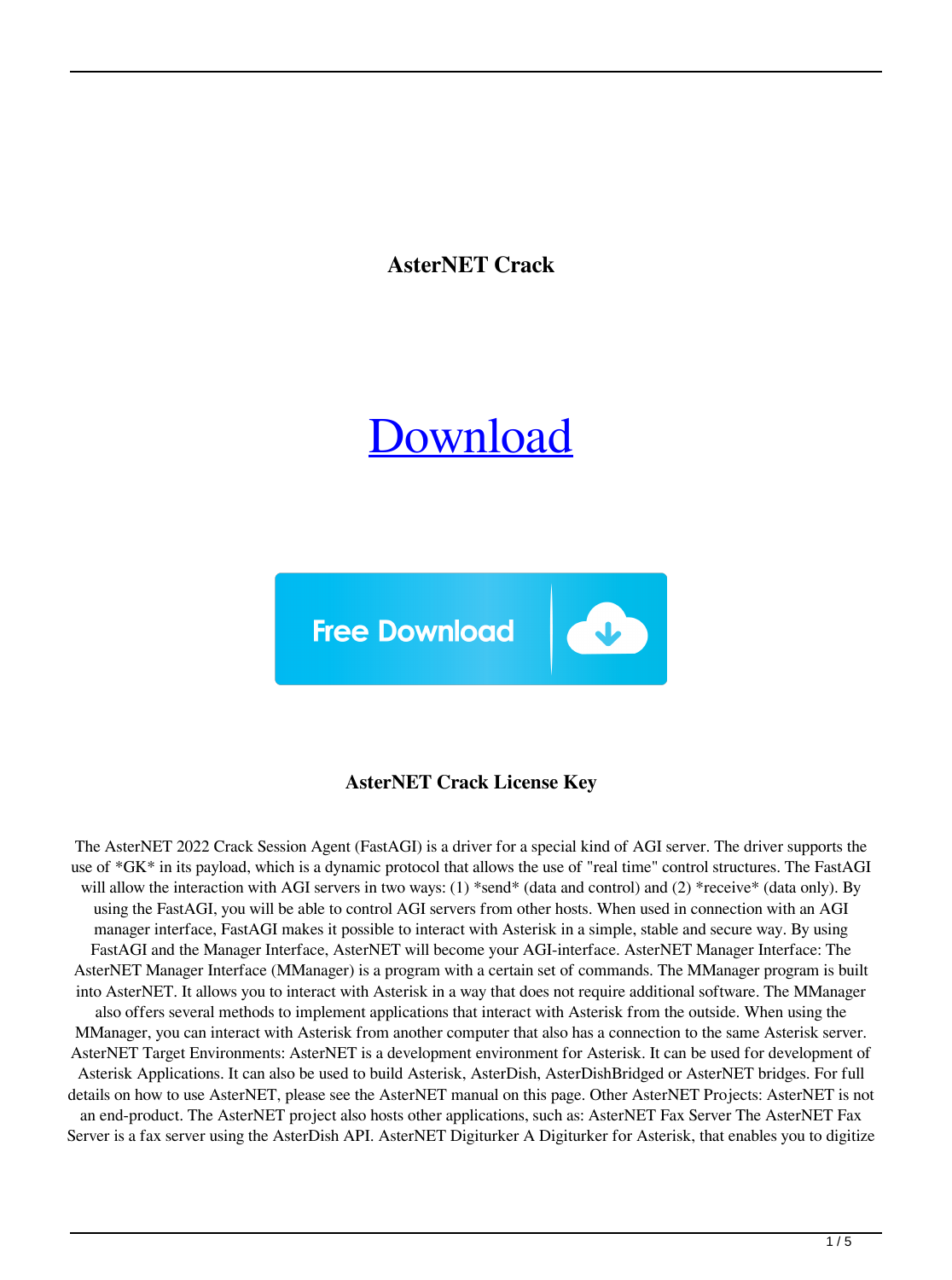your voice and fax your voice and fax through Asterisk. AsterNET Concerto A big fat Asterisk/Twilio/Bokeh-powered system for managing incoming and outgoing calls in your Asterisk environment, with a number of other features as well, including reporting, analytics and scripting. AsterNET AsterDish An

#### **AsterNET**

MACRO Description: KeyM\* is a macro language for dealing with the time critical parts of Asterisk, including the function/event lookup from database, scheduling and detecting events. It provides efficient solutions for handling timers and signals, playing prerecorded messages (for example in an IVR) and performing common and complex data operations in Asterisk. KeyM\* is currently written in C. ## Quick Start What can you do with AsterNET Crack Mac? \* Create AGI scripts in C (fast and convenient) \* Create SMS using AsterNET Crack \* Register your AsterNET services and get statistics \* Schedule the execution of events \* Send your phone calls to Asterisk AsterNET is a large framework that you can use to do all that and a lot more. In the following steps you will learn how to create AsterNET services with 'calls to asterisk' from another application and store them in the database. 1. Make sure you have already installed asterisk in [this tutorial]( and completed the first part of this tutorial. 2. Install AsterNET - Follow this [instructions]( for Ubuntu 9.04 - Get the latest version of AsterNET. AsterNET is a collection of scripts that you need to install in your Asterisk environment. AsterNET package contains the AsterNET modules. - Extract the package - Issue the command: \$ tar xvzf AsterNET\_14.1.0.tgz 3. Create an AGI script - Run Asterisk from the command line - Set the path to the asterisk config file: \$ASTERISK\_CONF=/path/to/asterisk/config \$ASTERISK\_CONF=/path/to/asterisk/config - Start the asterisk console \$ASTERISK\_CONF=/path/to/asterisk/config asterisk -r 4. Run your first test script - Create an AsterNET service with a simple AGI script 77a5ca646e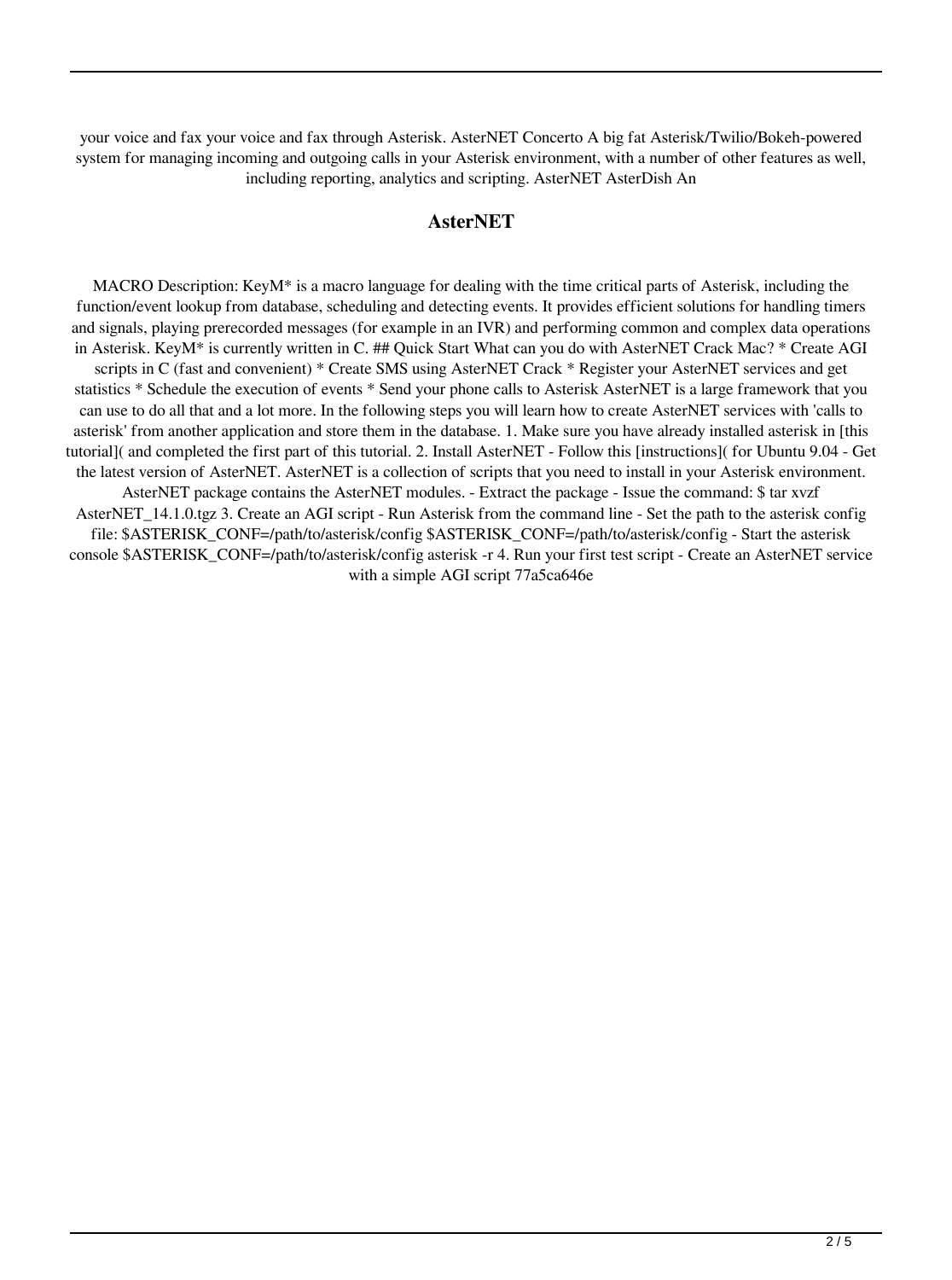#### **AsterNET Download (Final 2022)**

AsterNET is the best Asterisk application using Firewall, SIP/SMPP protocol and other method that allows one user to control another user's line via one user's PC. In many ways AsterNET is similar to a PBX, in that it provides features such as VoIP calls, softphones, etc. however AsterNET actually allows you to control a user's phone via another user's PC, potentially from anywhere in the world. AsterNET isn't based on Asterisk, but rather using Asterisk calling and management interface. AsterNET is not a new product, though it's been around for awhile now. Most Asterisk users can go into Asterisk and do "manager interface" to call another person's line, but AsterNET gives you a lot more. How to setup AsterNET: Basically, it is as simple as using the default manager interface. You set up AsterNET in exactly the same way as you would a regular Asterisk call. The only difference is that you'll need to set up your AsterNET line as well, and "discover" it to your Asterisk server. Some people prefer to use the default manager interface, and ignore AsterNET, but I highly recommend that you try both interfaces and see which one you prefer. In any case, you need to do a little bit of configuration, because AsterNET is not the same as the default manager interface. There are a lot of options, and many of these require advanced Asterisk knowledge. Also, there are a few features that are only available through AsterNET. AsterNET Manager Interface: Some of the benefits of using AsterNET include the following: Control the extension of a phone line. This allows you to control the extension of a phone line from anywhere in the world. You can then use another application (to control that phone line) to talk to someone on the phone (for example Skype, or a softphone) You can answer an incoming call, and then transfer it to another extension You can do the reverse, transferring an incoming call to another extension You can do calls in the reverse direction (go from another extension to the same extension) You can do any combination of the above You can also "discover" and "use" an AsterNET line via the default manager interface. You can use AsterNET to do 2-way calls You can also use AsterNET to accomplish

### **What's New In?**

AsterNET is a application you can download and run that provides a simple way for interacting with Asterisk calls. It is similar to the Asterisk Access Gateway. The FastAGI is a program which can perform control over a particular call. In most cases, the FastAGI will be on the machine which initiates the call. This could be a machine on which Asterisk is running or it could be on the same machine on which Asterisk is running. The FastAGI provides the ability to send and receive messages from Asterisk as well as managing the call. Steps to install: 1. Download AsterNET 2. Extract AsterNET to /opt/asterNET 3. Run AsterNET. 4. Click on Help. 5. Click on Download and Install the FastAGI. Troubleshooting: If AsterNET crashes, you will be shown the "Please, stop this application" dialog. To prevent this error from occurring, either select the "Don't stop this application" checkbox in the dialog, or go to the start menu and type asterisk, select asterisk, and then the asterisk process should stop by itself. If the control interface does not appear in the windows, then this is due to the fact that AsterNET is not started. If you get the error "Could not create AsterNET signal listener," please check the "asterisk.log" file for errors. If you are running asterisk from a screen session, make sure that the asterisk command is run in the foreground. License: The FastAGI is freeware. AsterNET is open source, and is free to use in any way you wish. AsterNET is distributed under the GNU General Public License. Description: AsterNET is an application you can download and run that provides a simple way for interacting with Asterisk calls. It is similar to the Asterisk Access Gateway. The FastAGI is a program which can perform control over a particular call. In most cases, the FastAGI will be on the machine which initiates the call. This could be a machine on which Asterisk is running or it could be on the same machine on which Asterisk is running. The FastAGI provides the ability to send and receive messages from Asterisk as well as managing the call. Steps to install: 1. Download AsterNET 2. Extract AsterNET to /opt/asterNET 3. Run AsterNET. 4. Click on Help. 5. Click on Download and Install the FastAGI. Troubleshooting: If AsterNET crashes, you will be shown the "Please, stop this application" dialog. To prevent this error from occurring, either select the "Don't stop this application" checkbox in the dialog, or go to the start menu and type asterisk, select asterisk, and then the asterisk process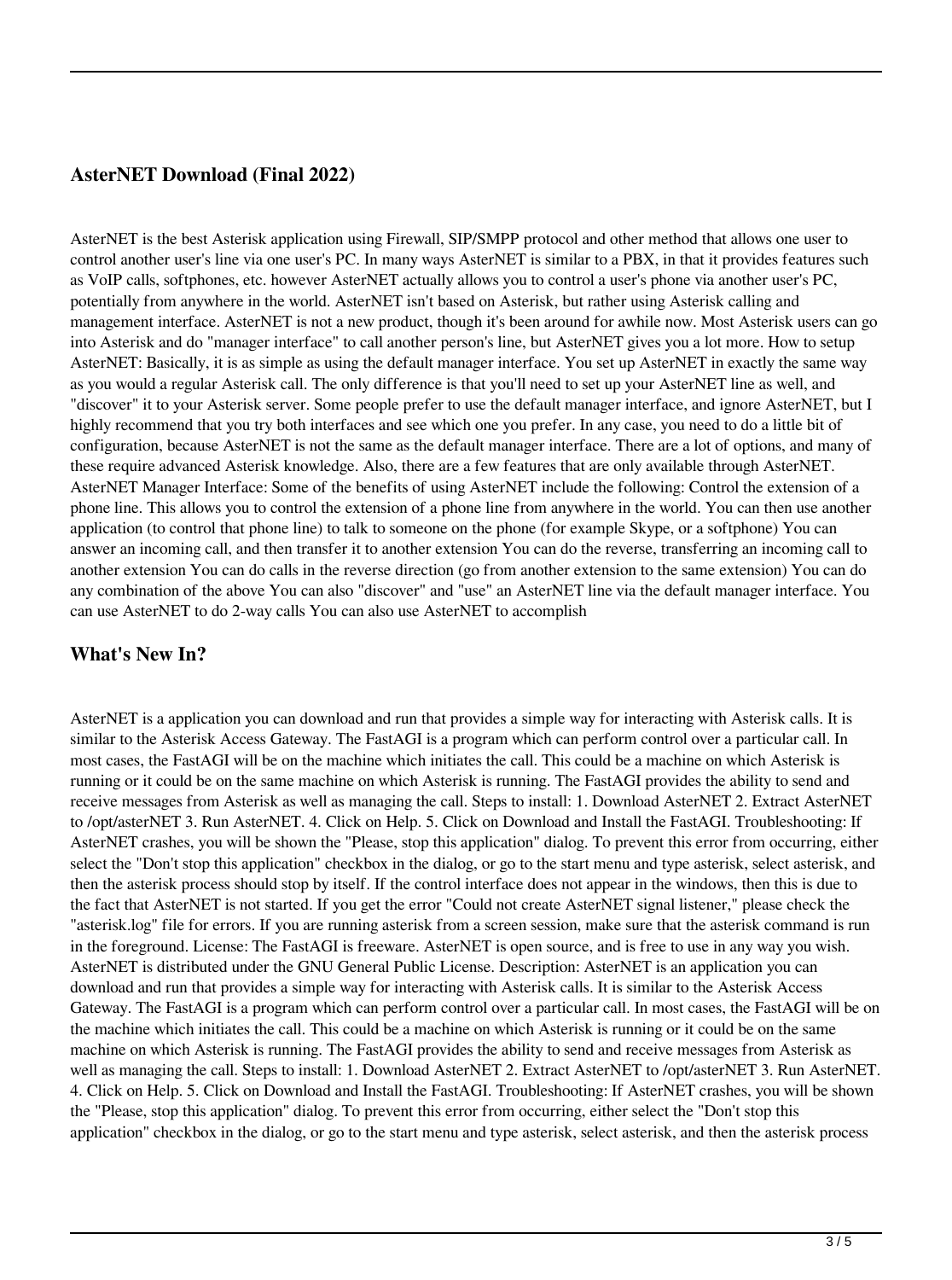should stop by